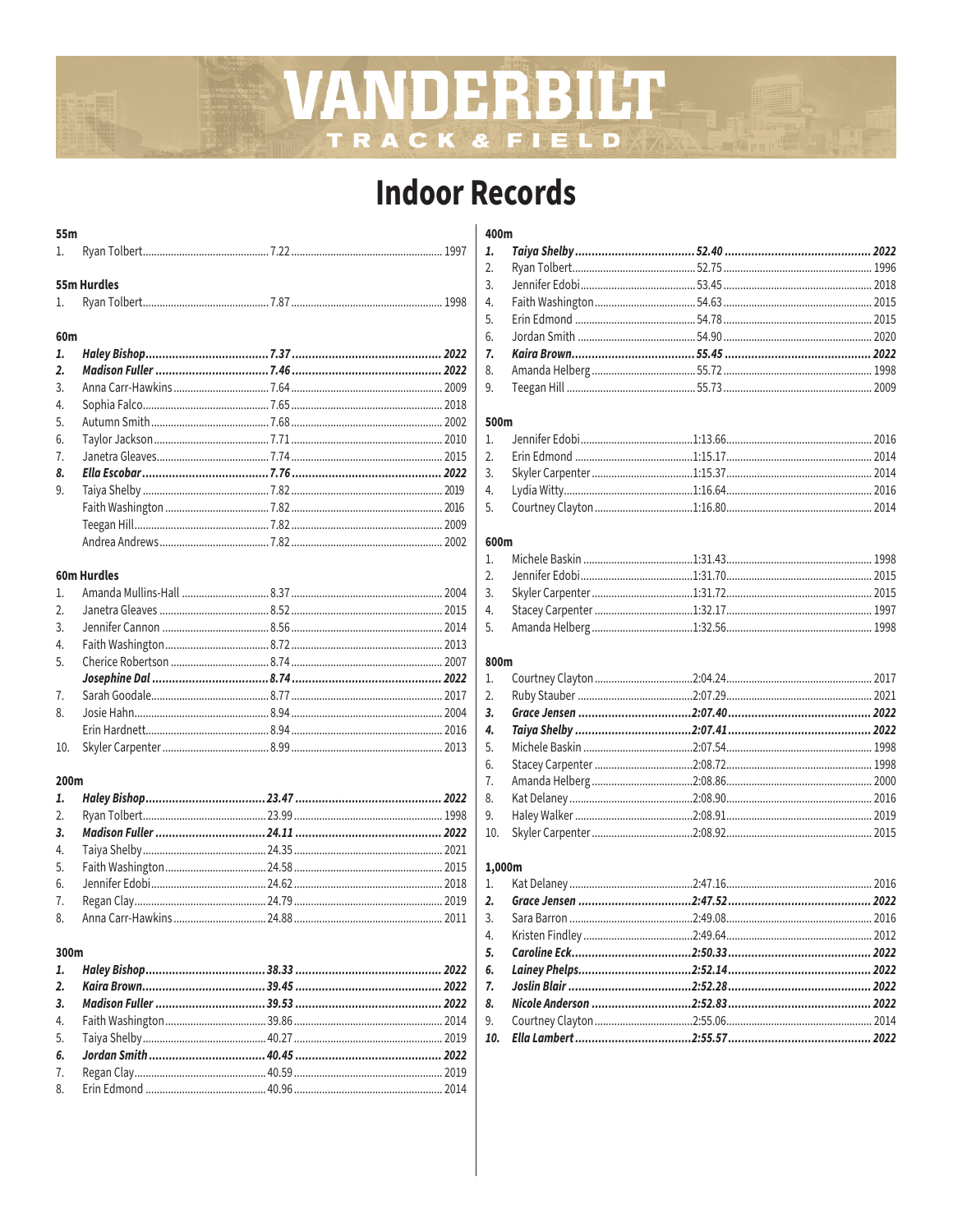# VANDERBILT TRACK & FIELD

#### Mile

## 3,000m

#### 5,000m

#### **High Jump**

| 5. |  |  |
|----|--|--|
| 6. |  |  |
|    |  |  |
|    |  |  |
| 9. |  |  |
|    |  |  |
|    |  |  |

## **Pole Vault**

| $10 \quad$ Laine Roberts $11'1175'' (3.65m)$ 2021 |  |
|---------------------------------------------------|--|

## Long Jump

#### **Triple Jump**

#### **Shot Put**

#### **Weight Throw**

#### Pentathlon

#### 4x400m Relay

| 1. |                                                                   |  |
|----|-------------------------------------------------------------------|--|
| 2. |                                                                   |  |
| 3. |                                                                   |  |
| 4. |                                                                   |  |
| 5. | J. Edobi, F. Washington, C. Clayton, E. Edmond 3:38.98 · 2015     |  |
| 6. |                                                                   |  |
| 7. | F. Washington, S. Carpenter, C. Clayton, E. Edmond 3:40.25 · 2014 |  |
| 8. |                                                                   |  |
| 9. |                                                                   |  |
|    |                                                                   |  |

#### **Distance Medley Relay**

| 6. L. Williams, F. Washington, S. Barron, K. Findley11:25.57 • 2013 |  |
|---------------------------------------------------------------------|--|